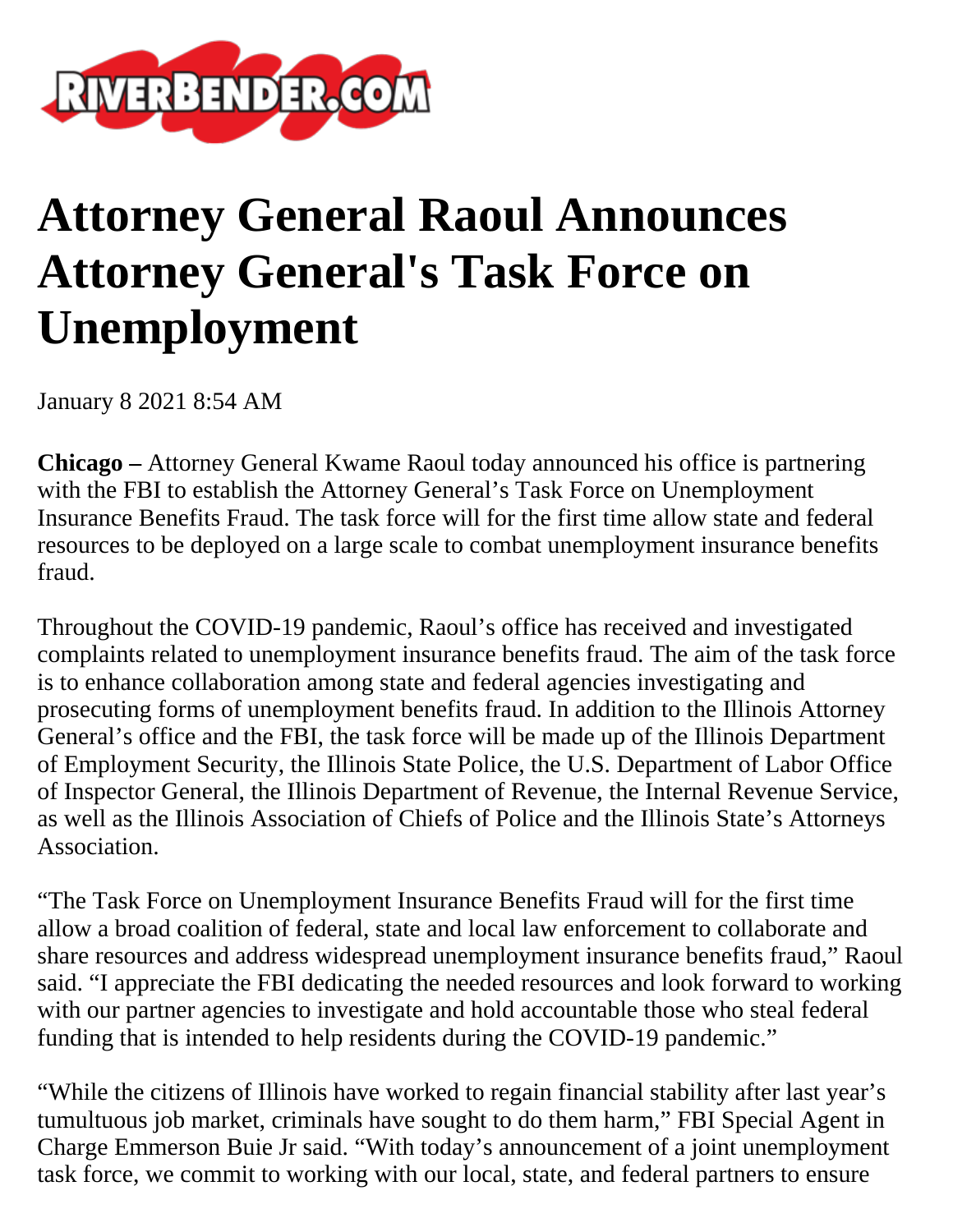that those who would steal resources from our most vulnerable are brought to swift justice."

"Bad actors have taken advantage of a global pandemic that has pushed desperate people to unemployment insurance agencies for economic relief," IDES Acting Director Kristin Richards said. "While this massive fraud scheme has redirected the valuable man-hours and resources the Department would be better served to use assisting claimants, IDES remains committed to detecting and shutting these claims down and will continue to support law enforcement's efforts to find the fraudsters behind these crimes."

"The Illinois State Police are here to coordinate, facilitate and share intelligence on fraudulent activity," Illinois State Police Director Brendan F. Kelly said. "It is through multi-jurisdictional partnerships such as these that will allow us to better combat and contain this criminal conduct."

"An important mission of the Office of Inspector General is to investigate allegations relating to unemployment insurance fraud. We will continue to work with our law enforcement partners to investigate these types of allegations," Irene Lindow, Special Agent-in-Charge, Chicago Region, U.S. Department of Labor Office of Inspector General said.

"As the 2021 tax filing season nears, the Illinois Department of Revenue remains focused on preventing fraudulent income tax refunds, including those perpetrated through unemployment insurance claims." Illinois Department of Revenue Director David Harris said. "We look forward to working with our state and federal partners on Attorney General Raoul's Task Force to end this criminal activity and assist victims of fraudulent claims."

According to the Illinois Department of Employment Security (IDES), the increase in identity theft unemployment fraud can likely be attributed to large corporate data breaches and is not the result of any state system breaches. These breaches compromised personal information including Social Security numbers, driver's license numbers, names, dates of birth, credit card numbers and addresses – information individuals must provide when applying for loans or lines of credit, or during other interactions.

Currently, state unemployment agencies throughout the nation are battling widespread fraud by individuals seeking to steal federal money. Using personal information obtained as a result of data breaches, thieves are applying for unemployment insurance benefits for which they are not eligible. The IDES strongly encourages anyone who has received notice that an unemployment insurance claim has been fraudulently filed in